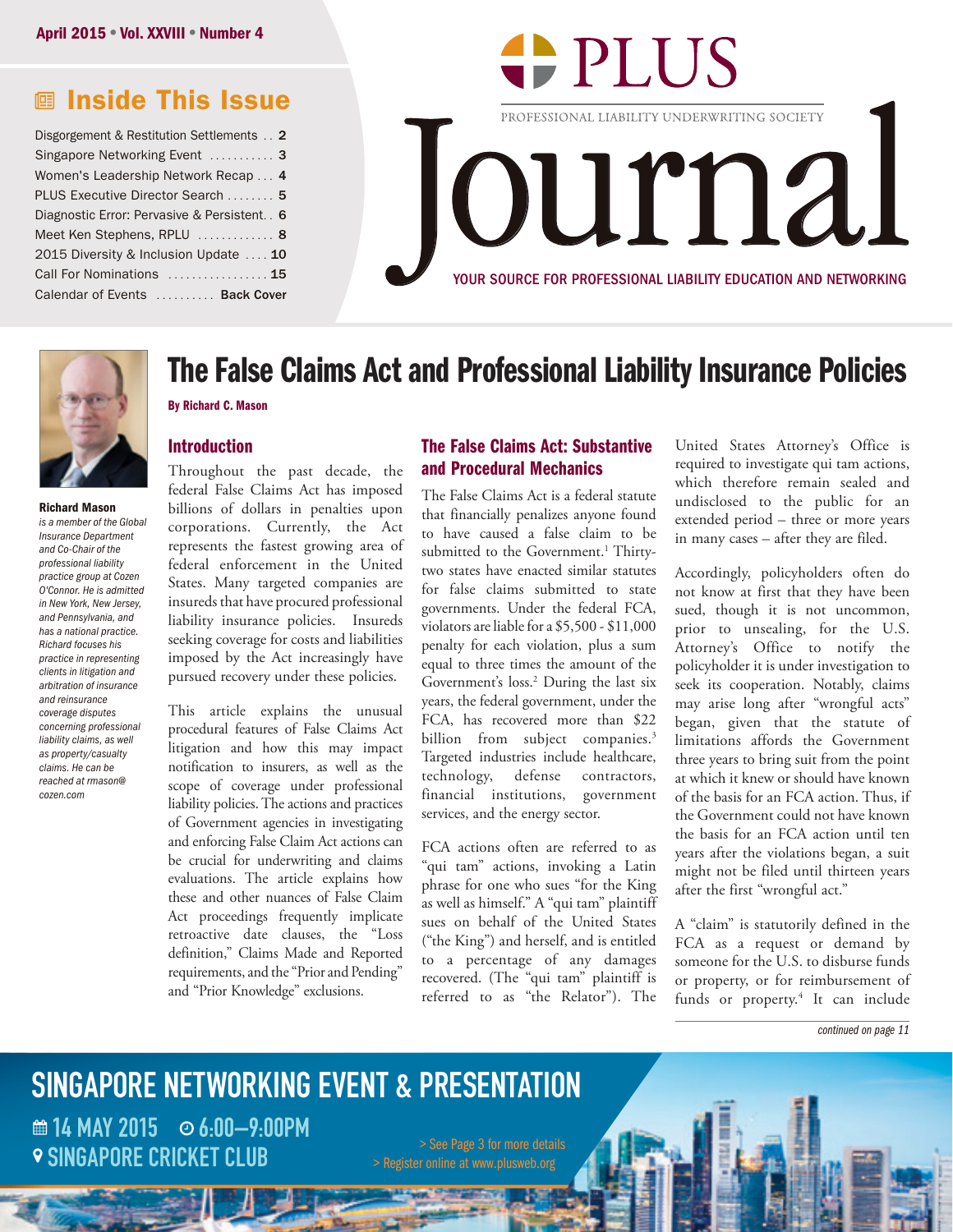causing another to make a claim, as well as actions to avoid or decrease obligations owed to the Government. Further, if a defendant certifies compliance with applicable regulations, such as statutes forbidding kickbacks, violation of that certification may subject an insured to FCA liability even if the claim it submits is otherwise valid.5 This "false certification" liability, which subjects to liability numerous intermediaries who do not themselves submit claims to the Government, has been a fast-growing area for enforcement. In part because of this expansion of FCA liability, claims for Medicare or Medicaid reimbursement, which nearly always condition reimbursement on a certification that the claimant could not have accepted kickbacks or otherwise violated applicable regulations, have emerged as a fertile source of FCA liability. The Government's aggressive push to combat Medicare, Medicaid, and TRICARE (military health insurance) fraud is led by the interagency Health Care Fraud Prevention and Enforcement Action Team ("HEAT").

#### Threshold Questions Regarding Whether FCA are Claims Ensured Under Professional Liability Policies

Insurance claims to recover for losses on account of the FCA are a relatively recent concern, which has intensified during this century. Professional liability insurers who did not intend to cover such claims may take into consideration three threshold barriers to coverage: (i) public policy; (2) the "professional services" definition, and (3) the "Loss" definition.

Although FCA liability is imposed for fraudulent claims that have been submitted deliberately, or at least recklessly, no court has yet ruled that public policy forbids insuring against FCA-imposed losses. Furthermore, many large FCA insurance claims seek the cost of defense, rather than for fines paid on account of deliberate wrongdoing that has been admitted or proved. This is likely another reason why the "public policy" bar, which may preclude insurance coverage for knowing misconduct, has, so far, not stood in the way of insurance claims for FCA-imposed costs.

In contrast, the "professional services" definition has barred a significant number of FCA claims at the threshold. The "professional services" definition usually requires that the loss result from a "professional activity,"

rendered for "another," for a fee. Relatively few FCA losses arise in such circumstances. Billing the Government is not a "professional service." And a professional that submits false claims usually cannot be regarded as having done so while serving "another for a fee." Rather, the liability arises out of the professional's internal misconduct. In a leading case, an insured billed the Government for professional services it never provided.<sup>6</sup> The court, in upholding the insurer's declination, observed that the insured's offense "was not the actual level of services provided to [the Insured's] patients, but rather that [the Insured] billed for services it did not provide—namely, enhanced services." On the other hand, in a 2014 case, a court found the particular policy language at issue required no "causal connection" between the FCA violation and covered "professional services".7 Overall, it is unusual for deficient professional services to proximately cause a false claim to the Government.

A related threshold defense to coverage is the "Loss" definition. The "Loss" definition frequently will exclude fines or penalties. The per-claim penalty of the Act is a fine or penalty. Similarly, the trebled damages provision of the FCA has been deemed to be of a penal character.8 The "Loss" definition also may exclude claims for "disgorgement" of funds. As an FCA defendant is obligated to restore to the Government any sums the Government originally had granted to the defendant, the disgorgement exception to "Loss" often will be implicated. Many policies also exclude "fee"-related or billing disputes, which are the gravamen of many FCA actions.

#### Other Key Limitations on Coverage

In addition to raising issues under the "Professional Services" and "Loss" provisions, an FCA claim may raise multiple questions regarding "timing" issues. These include: (1) when was the Claim first made; (2) was the Claim timely reported; (3) did relevant acts precede the policy's retroactive date; (4) was there a prior or pending proceeding related to the Claim; (5) did the insured have "prior knowledge?" The unique features of the FCA create multifaceted timing issues that may drive whether policy coverage exists, and under which policy the claim is paid.

Liability under the FCA involves a number of noteworthy time lags. First, the Insured may

not be sued until long after its wrongful acts occurred. Often, an FCA defendant has been engaging in the fraudulent practice as part of its business model, sometimes for decades. (Some corporate affiliates have been created for the sole purpose of facilitating submission of dubious claims to the Government). Because the wrongful acts are fraudulent, the injury ordinarily is unnoticed (outside the perpetrator) until the Government or the relator uncovers it. These schemes often extend across a long continuum, such that their commencement date is not always immediately evident to the insurer.

Second, and uniquely, the claim against the Insured likely will first be made "under seal." A complaint filed "under seal" ordinarily is not served on the defendant nor made available to the public on the court docket. This means that at the time that the claim has been made against the Insured, and indeed monetary recovery sought in a duly filed civil complaint, the insured may not be aware of the claim. Sometimes, the insured receives only a generic subpoena, and may assert it cannot ascertain whether there has been a "Claim" that it needs to report, even as a "notice of circumstances." These features of FCA claims do not defeat the operation of standard limitations on coverage, but they can present new or unusual claim scenarios, as discussed below.

The retroactive date clause, if there is one, can present a notable barrier to coverage, because it applies whether or not the Insured had relevant notice. And while Insureds have contended that retroactive dates do not bar misconduct that post-dates the retroactive date even if it commenced prior to that date, this is incorrect. The clause has been held to apply to a course of conduct that commenced prior to the retro date, even when most of the negligence post-dated the retro date.<sup>9</sup>

The "Claims Made" requirement presents a familiar threshold requirement for coverage, though in a distinct context where FCA claims, which may be made in secret (under seal), are concerned. Typical definitions of "Claim" require (1) a "written demand," (2) for money or services, (3) on account of a "Wrongful Act" committed by the insured. Some insureds sued under the FCA have contended that the initial filing of the complaint against them is not a "demand"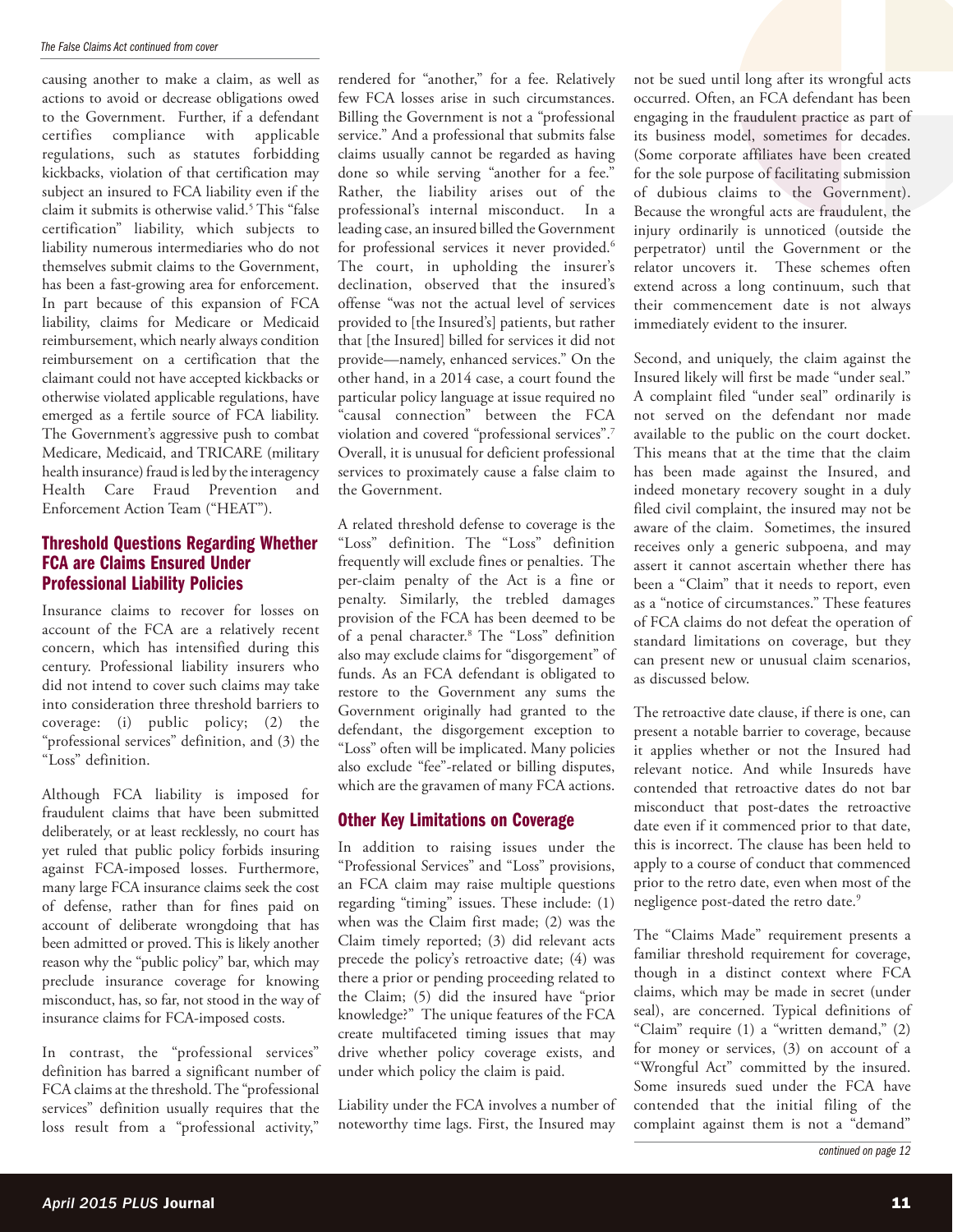because it was not served on them, and only was filed under seal. However, the act of a claimant filing an FCA complaint in federal court is difficult to characterize as anything other than a "written demand for damages." Courts in FCA cases have indicated that the filing of an FCA complaint in federal court, even under seal, is hardly a private act.<sup>10</sup>

A number of exclusions are implicated in FCA cases. The most noteworthy is the "Prior and Pending Exclusion." The Prior and Pending Exclusion, briefly summarized, precludes a claim arising out of circumstances alleged in any civil, administrative, or regulatory proceeding that commenced before the "continuity date." The "continuity date" is a term of art referring to a prior date specified in the declarations, or alternatively to a date defined in many policies as the date of inception of the first such policy written by the insurer of which the current one is a "continuous renewal." Thus, if the "continuity date" is January 1, 2011, and an action alleging a similar or related scheme was commenced against the Insured on April 15, 2010, the Prior and Pending Exclusion is implicated.

It is important to understand that a typical Prior and Pending Exclusion typically states that it applies to prior "administrative or regulatory proceedings or investigations." This is an oft-overlooked, but important limitation on coverage for FCA claims. As discussed above, service of an FCA civil action frequently is preceded by years of investigation by the Department of Justice. Such investigations may be in conjunction with, or themselves preceded by, investigations by the Office of the Inspector General, the Federal Bureau of Investigation, or the Department of Health and Human Services. Given that courts have deemed most arms of the Executive Branch, including the Department of Justice, to be "administrative" agencies, it is likely that any federal governmental investigation that precedes the "continuity date" implicates the Prior and Pending Exclusion. Discovering the existence of such investigations requires genuine depth of knowledge regarding the agencies' jurisdictions, operating practices, investigatory procedures, and record-keeping and retention protocols. For example, the OIG customarily marks the commencement of an investigation with an "Opening Investigative Memorandum," which may be nonconfidential in part and obtainable via a Freedom of Information Act request.

In a recent case, the Prior and Pending Exclusion applied to bar coverage for a False Claim Act complaint that was filed in 2006, but was not provided to the insured until 2009.11 The insured contended that the "continuity date" dated back to a 2006-07 follow form excess policy. The court, however, concluded that the policy at issue was a "continuous renewal" only of a 2007-08 policy within the same continuum of primary policies. Because the FCA complaint had been filed, even if not served, prior to that 2007-08 policy, the Prior and Pending Exclusion barred coverage. The court also rejected arguments by the insured (1) that a sealed FCA complaint is not a "pending" action until served on the insured, and (2) that the exclusion should not be applied to bar a claim the insured did not know of as of the "continuity date." The insurer successfully argued that notice to the insured of the complaint, while important under the "Prior Knowledge" exclusion, was not a requirement under the Prior and Pending Exclusion.

The Prior Knowledge Exclusion turns upon knowledge of circumstances that foreseeably may lead to a claim. Unlike the Prior and Pending Exclusion, no proceeding nor investigation need have preceded the "continuity date." Rather, "circumstances" that reasonably indicate the insured may be sued are sufficient, so long as these circumstances were known to the insured. When FCA claims are on the horizon, this frequently becomes evident to the insured via criticisms from employees, or by union leadership, public officials, or news media. In addition, regulators, often at the state or municipal level, may have communicated to the insured concerns regarding false claims violations or, equally significantly, predicate acts. In a number of cases I have handled, evidence was found that the insured's compliance officers had been informed many years prior of violations of the kind that ultimately led to the qui tam action.

Both the "Prior / Pending" and the "Prior Knowledge" exclusions traditionally have required a relationship between the prior action or circumstances and the ensuing legal action that forms the basis of the claim. The "commonality" between the prior action or circumstances (as the case may be) need not concern a common legal theory; most judicial decisions have focused more on common factual elements. Thus, if a prior law suit sought recovery for the insured allegedly having conspired to promote off-label usage of a drug, in violation of the Federal Drug and Cosmetic Act,<sup>12</sup> and the current one is styled as a False Claims Act action, the Prior / Pending exclusion may nonetheless apply if both actions allege a scheme involving common or significantly similar facts. Courts have, for example, deemed claims based upon a prior wrongful employment termination action "related" to later claims brought under a different legal theory when the wrongful termination was on account of the same facts as the later action.13 Because the FCA carries its own provisions penalizing wrongful termination, it is not uncommon to encounter a wrongful termination claim when the insured also is subject to liability for the submission of false claims to the Government. In general, common victims or time frames have been pivotal in many cases, but may not be indispensable requirements.

#### Conclusion: The Distinct Challenge of FCA Exposures under Professional Liability Policies

A few policies on the market contain a False Claim Act exclusion, but most do not (though other exclusions, such as exclusions for "deceptive business practices" may apply).<sup>14</sup> This can in part be explained by the reluctance of insurers to add to what may already be a long list of exclusions in order to preclude claims that may seldom involve insured "professional services." Underwriters may be able to assess and mitigate against the risk of FCA liability by reviewing corporate securities filings provided to them, though some insureds, it should be noted, may not report ongoing investigations insofar as the insured believes information regarding the proceedings are sealed and confidential. The insistence of an insured upon institution of a remote "continuity date" has, in this author's experience, sometimes correlated with an appreciation on the Insured's part that it is subject to liability for FCA transgressions. Likewise, extreme narrowing of the persons whose "knowledge" matter for purposes of the Prior Knowledge Exclusion—i.e., confining the clause to knowledge of the General Counsel—has sometimes reflected a situation in which compliance officers have knowledge that would otherwise have triggered the exclusion. This is particularly true in the